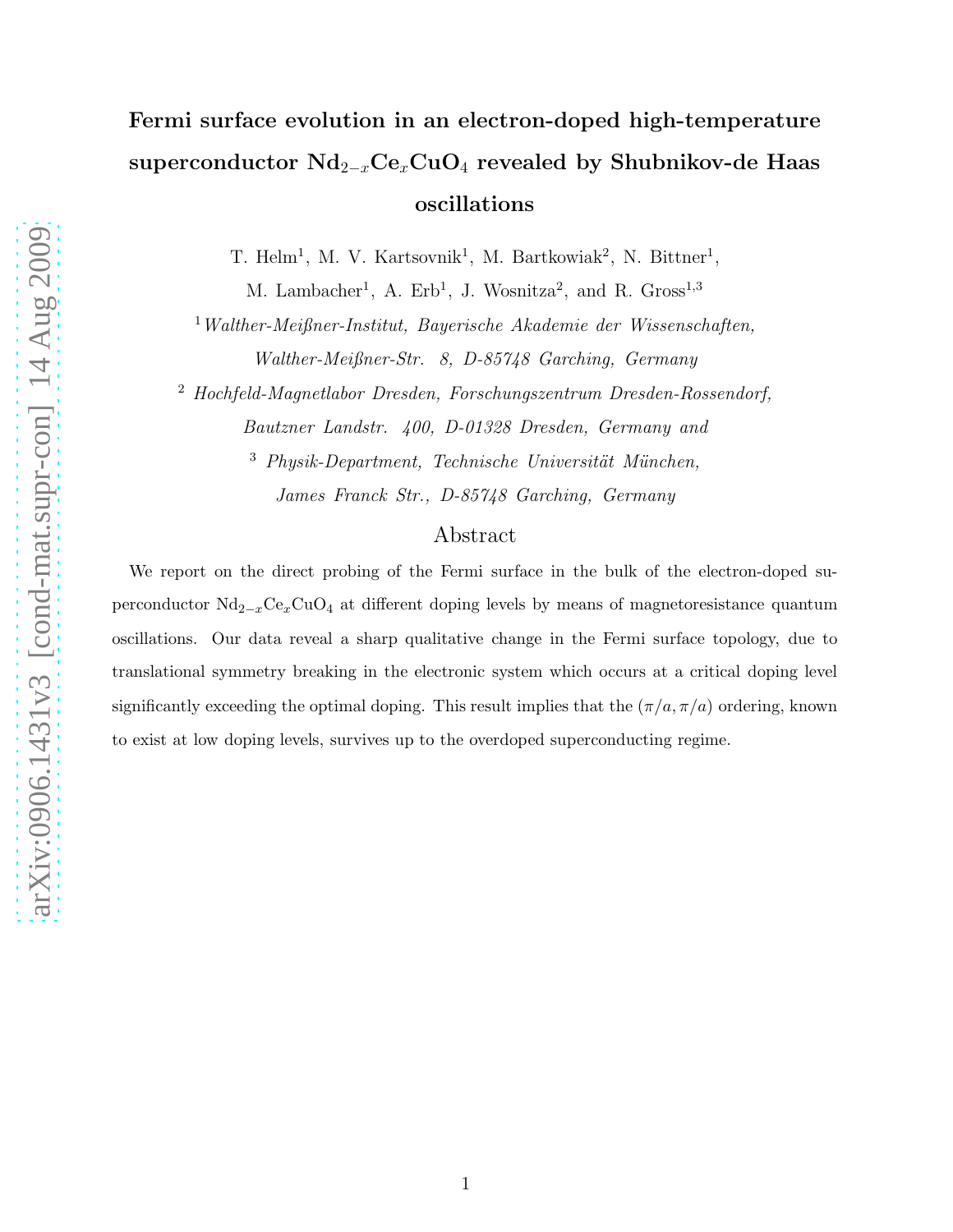The Fermi surface topology and its evolution with doping is one of the most important issues related to the nature of charge carriers and various competing ordering phenomena in the high-temperature superconducting cuprates. The research has been pushed forward immensely by the recent discovery of slow magnetic quantum oscillations in the hole-underdoped superconductors  $YBa_2Cu_3O_{6.5}$  [\[1,](#page-6-0) [2,](#page-6-1) [3](#page-6-2)] and  $YBa_2Cu_4O_8$  [\[4](#page-6-3), [5\]](#page-6-4). While the general trend is to associate these oscillations with small Fermi surface pockets, the latter apparently contradict the discontinuous Fermi arcs scenario derived from angle-resolved photoemission (ARPES) experiments [\[6](#page-6-5)] and their origin is currently a matter of hot debate [\[1](#page-6-0), [3](#page-6-2), [5,](#page-6-4) [7,](#page-6-6) [8,](#page-6-7) [9,](#page-6-8) [10,](#page-6-9) [11](#page-6-10), [12,](#page-6-11) [13,](#page-6-12) [14,](#page-6-13) [15](#page-6-14)]. To solve the problem, it is pivotal to understand how the Fermi surface develops with changing the concentration and even the sign of charge carriers. However, direct probing of the Fermi surface by means of magnetic quantum oscillations has been restricted so far to hole-doped compounds with few selected doping levels, namely to the above mentioned underdoped yttrium-barium cuprates characterized by highly ordered oxygen and to cleanest samples of strongly overdoped  $Tl_2Ba_2CuO_{6+\delta}$  [\[16\]](#page-6-15). Here we report the observation of quantum oscillations in the interlayer magnetoresistance of the electron-doped superconductor  $Nd_{2-x}Ce_xCuO_4$  (NCCO) at the optimal,  $x = 0.15$ , as well as overdoped,  $x = 0.16$  and 0.17, compositions. The data obtained provide direct evidence for a well-defined closed Fermi surface (rather than Fermi arcs) and clearly reveal its evolution with doping level. In particular, a dramatic change in the oscillation spectrum observed at increasing x from 0.16 to 0.17 is indicative of a topological transformation of the Fermi surface in the overdoped regime.

Compared to hole-doped cuprates, the electron-doped NCCO has a few advantages. First, the superconducting state of NCCO is restricted to the narrow doping interval  $0.13 \leq n \leq$ 0.18 (Fig. 1), where *n* is the number of doped electrons per Cu ion and  $n = x$  due to the well-defined valences of the  $Nd^{3+}$  and  $Ce^{4+}$  ions. Hence, the whole relevant doping range can be controllably scanned by slightly varying x. Second, the upper critical field of NCCO does nod exceed 10 T [\[17](#page-6-16)] which is about an order of magnitude lower than for hole-doped superconductors. Thus, for any doping level, it is easy to suppress superconductivity at low temperatures by applying magnetic field (Fig. 1). This excludes potential ambiguities and complications in the interpretation of magnetic quantum oscillations associated with the vortex state of superconductors [\[13](#page-6-12), [14](#page-6-13), [15](#page-6-14), [18](#page-6-17)]. Finally, the Fermi surface of NCCO is expected to be relatively simple: the material only contains a single conducting  $CuO<sub>2</sub>$  layer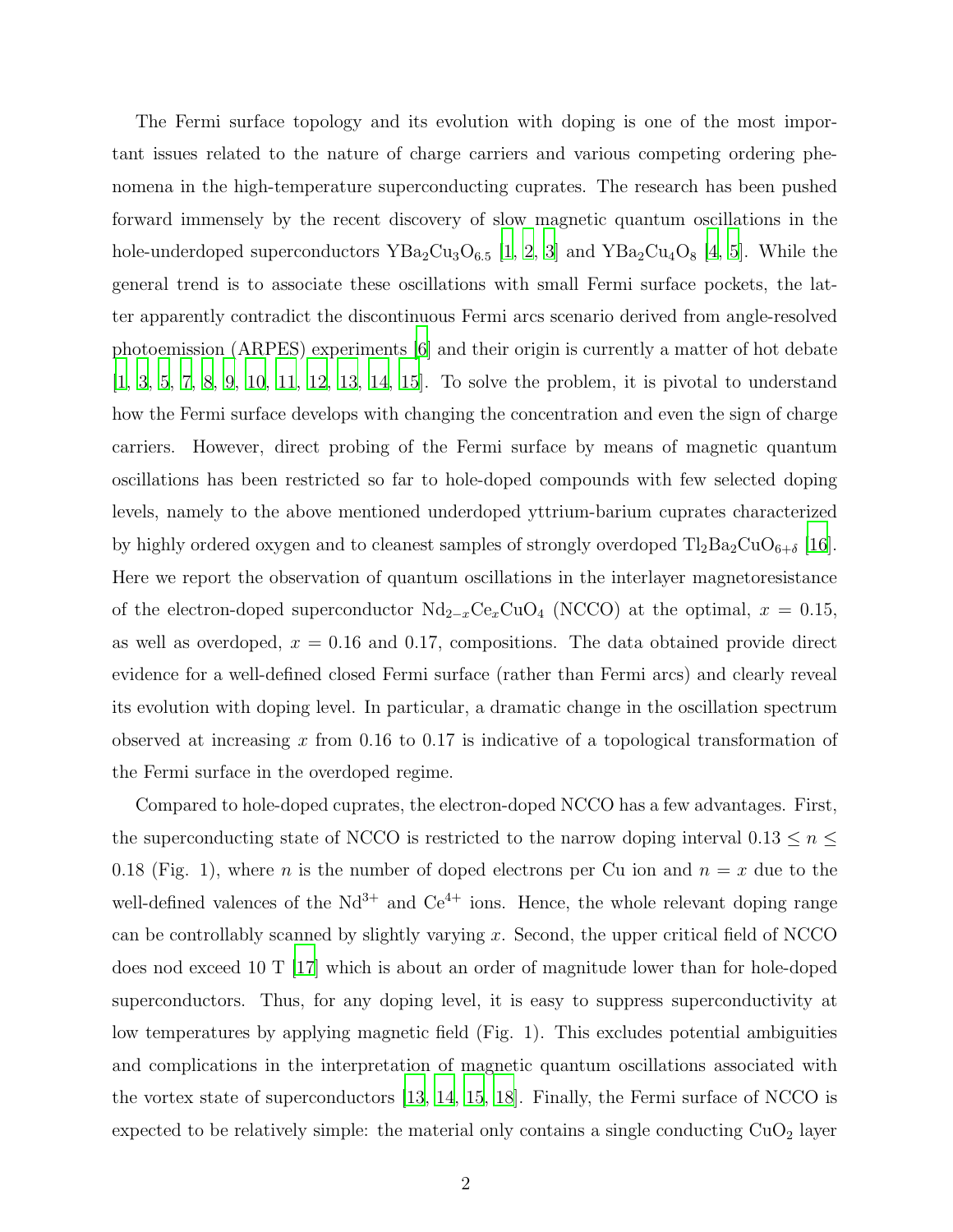per unit cell, avoiding ambiguities with any bilayer potential [\[5](#page-6-4), [9](#page-6-8)].

Single crystals of NCCO were grown in an  $Ar/O<sub>2</sub>$  atmosphere using the travelling solvent floating zone method and annealed in pure argon at 950° C for 20 h in order to remove interstitial oxygen and strain in the crystal lattice. The high quality of the samples was ensured by structural analysis as well as by magnetic and resistive measurements. The superconducting transition temperatures (taken as the midpoint of the transition in magnetic susceptibility) were  $T_c = 23.5, 19.2,$  and 5.9 K for the crystals with  $x = 0.15, 0.16,$  and 0.17, respectively, in agreement with detailed phase diagram studies [\[19\]](#page-6-18). The transition widths were  $\langle 1 \text{ K}, 2.5 \text{ K}, \text{ and } 3.5 \text{ K} \text{ for } x = 0.15, 0.16, \text{ and } 0.17, \text{ respectively, thus, ensuring}$ homogeneity of Ce doping within ∼ 0.25%. Measurements of the interlayer resistance were performed using an a.c. current of 0.4-1.0 mA at a frequency of 67 kHz. The magnetic field was applied perpendicular to the CuO<sub>2</sub> planes ( $\bf{B} \parallel c$ -axis), using a 70 T pulse magnet with a pulse duration of 150 ms at the Hochfeld-Magnetlabor Dresden. While the data presented here were taken at the decaying part of the pulse, they were reproduced, although with a higher noise level, at the rising part.

Fig. 2(a) shows the oscillatory component of the interlayer resistivity  $\rho_{osc}$  of the optimally doped,  $x = 0.15$ , sample, obtained from the raw data (Fig. 1) after subtracting the monotonic background. The oscillations are periodic in  $1/B$  [Fig. 2(b)] with T-independent positions of their maxima and minima, whereas their amplitude A gradually increases upon cooling. Such behavior is a prominent characteristic of the Shubnikov-de Haas (SdH) effect, originating from the Landau quantization of the quasiparticle spectrum [\[20\]](#page-6-19). It, thus, provides clear evidence for a well-defined closed Fermi surface, made up of fermionic charge carriers. The oscillation frequency,  $F_{0.15} = (290 \pm 10)$  T, yields the area of the extremal Fermi surface cross-section,  $S_{0.15} = 2\pi e F_{0.15}/\hbar = (2.75 \pm 0.10) \text{ nm}^{-2}$ . This area amounts to only 1.1% of the two-dimensional Brillouin zone,  $S_{\text{BZ}} = (2\pi/a)^2 = 253 \text{ nm}^{-2}$ , where  $a = 3.95$ A is the in-plane lattice constant of NCCO.

The whole data set in Fig.  $2(a)$  can be described by the standard Lifshitz-Kosevich  $(LK)$ formula for magnetic quantum oscillations [\[20](#page-6-19)]:

<span id="page-2-0"></span>
$$
\rho_{\rm osc} \propto B^{1/2} R_T R_D \sin \left(2\pi F / B + \gamma\right),\tag{1}
$$

where  $R_T = \alpha T/B \sinh(\alpha m_c T/B)$  and  $R_D = \exp(-\alpha m_c T_D/B)$  are, respectively, the temperature and scattering damping factors,  $\alpha = 14.69 \text{ T/K}$ ,  $m_c$  is the effective cyclotron mass in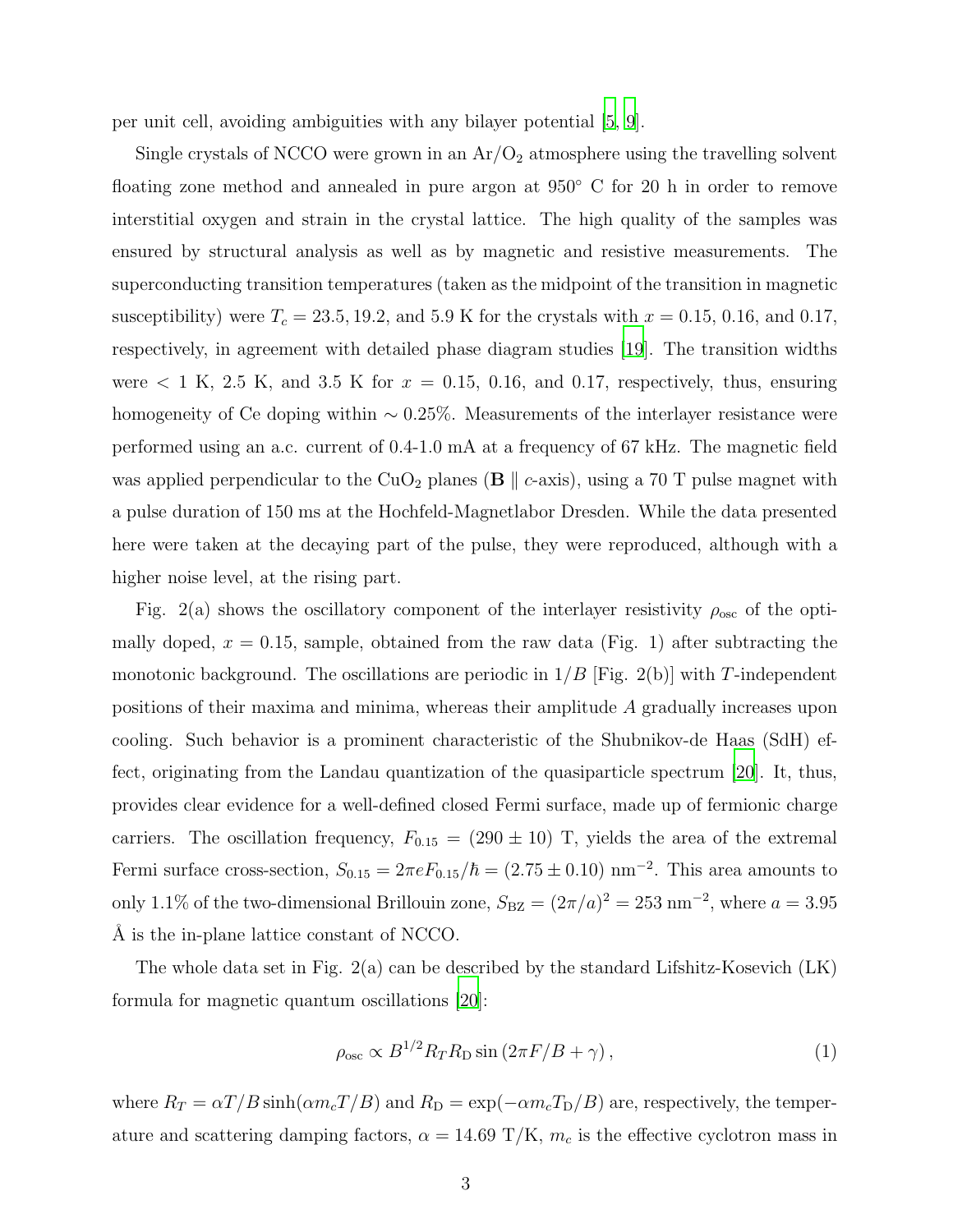units of the free electron mass,  $T<sub>D</sub>$  is the Dingle temperature determined by scattering, and  $\gamma$  is the temperature and field independent Onsager phase. Figs. 2(c),(d) show examples of the temperature and field dependence of the oscillation amplitude yielding, respectively, the cyclotron mass  $m_c = 0.6 \pm 0.05$  and Dingle temperature  $T_D \approx 15$  K. The latter provides an estimate for the scattering time  $\tau \simeq \hbar/2\pi k_{\rm B}T_{\rm D} \approx 0.8 \times 10^{-13}$  s. This corresponds to a mean free path, averaged over the cyclotron orbit, of  $\ell \sim \hbar (S/\pi)^{1/2} \tau/m_c \approx 14$  nm. Using the above mentioned values for  $F$ ,  $m_c$ , and  $T_D$ , we obtain a remarkably good fit of the experimental data to Eq. [\(1\)](#page-2-0) in the entire temperature and field range studied, as demonstrated by dotted lines in Fig. 2(a).

The moderately overdoped sample  $(x = 0.16)$  shows similar quantum oscillations, however, with only about half the amplitude  $[Fig. 3(a)]$ . The oscillation frequency,  $F_{0.16} = (280 \pm 15)$  T, is almost the same as for optimal doping. Whereas the overall behavior is similar for the  $x = 0.15$  and  $x = 0.16$  samples, a drastic change is observed on further increasing the doping level to  $x = 0.17$ . The slow SdH oscillations vanish and, instead, fast oscillations, also periodic in  $1/B$ , emerge at fields above 60 T [Fig. 3(b)]. Their frequency,  $F_{0.17} = (10.7 \pm 0.4) \times 10^3$  T, corresponds to a large cyclotron orbit on the Fermi surface enclosing the area  $S_{0.17} = (102 \pm 4) \text{ nm}^{-2}$  in k-space or, equivalently,  $(0.405 \pm 0.015)S_{\text{BZ}}$ .

The markedly different F obtained for the strongly overdoped  $(x = 0.17)$  sample on the one hand and for the optimally doped  $(x = 0.15)$  and slightly overdoped  $(x = 0.16)$  samples on the other hand becomes apparent in Fig. 3(c). For  $x = 0.17$ , the interpretation of our data is straightforward: the size of the cyclotron orbit is fully consistent with the results of band-structure calculations [\[21](#page-7-0)] and ARPES [\[22,](#page-7-1) [23](#page-7-2)] suggesting a single Fermi cylinder centered at the corner of the Brillouin zone, as shown in Fig. 4(a). For  $x = 0.17$ , we expect  $S_{0.17} = 0.415 S_{\text{BZ}}$  in perfect agreement with our experimental result. In contrast, the slow oscillations observed at the lower doping levels reveal a very small Fermi surface, indicating a qualitative change in its topology. This suggests that we do not deal with a conventional gradual evolution of the Fermi surface with doping, but rather with a reconstruction due to a broken symmetry. This transformation can be explained by assuming that the commensurate density-wave superstructure, appearing in the electronic system of undoped and underdoped NCCO [\[23](#page-7-2)], survives in the optimally doped and even slightly overdoped regime [\[24](#page-7-3)]. The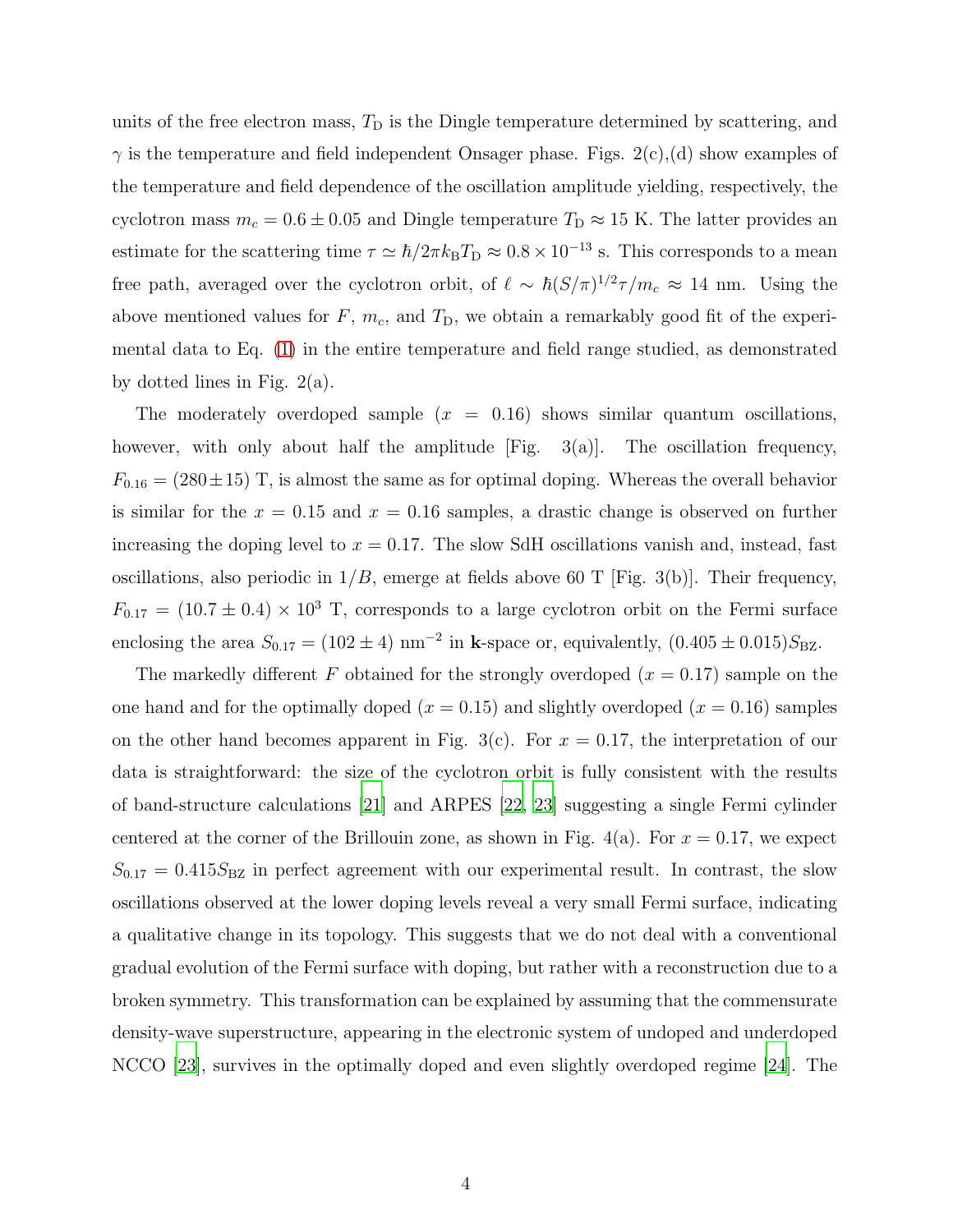ordering potential splits the original conduction band described by the dispersion [\[25](#page-7-4), [26\]](#page-7-5):

<span id="page-4-0"></span>
$$
\varepsilon_{\mathbf{k}} = -2t(\cos ak_x + \cos ak_y) + 4t'\cos ak_x\cos ak_y - 2t''(\cos 2ak_x + \cos 2ak_y) + \mu,
$$
\n(2)

where  $\mu$  is the chemical potential determined by the doping level, into two bands

<span id="page-4-1"></span>
$$
\varepsilon_{\mathbf{k}}^{\pm} = \frac{\varepsilon_{\mathbf{k}} + \varepsilon_{\mathbf{k} + \mathbf{Q}}}{2} \pm \sqrt{\left(\frac{\varepsilon_{\mathbf{k}} - \varepsilon_{\mathbf{k} + \mathbf{Q}}}{2}\right)^2 + \Delta^2}.
$$
 (3)

Here,  $\mathbf{Q} = (\pi/a, \pi/a)$  is the superstructure wave vector and  $\Delta$  is the energy gap between the lower and upper bands determined by the strength of the superstructure potential. As a result, the original large Fermi surface is folded and split, forming one electron and two small hole pockets in the new Brillouin zone as shown in Fig. 4(b). Assuming that the slow SdH oscillations originate from the hole pockets and using literature values for the effective overlap integrals [\[25,](#page-7-4) [26](#page-7-5)]:  $t = 0.38$  eV,  $t' = 0.32t$ , and  $t'' = 0.5t'$  one can apply Eqs. [\(2\)](#page-4-0) and [\(3\)](#page-4-1) to fit the size of the pockets to that obtained from the oscillation frequency, with the gap  $\Delta$  as the fitting parameter. This yields  $\Delta = 64$  meV ( $x = 0.15$ ) and 36 meV ( $x = 0.16$ ). Alternatively, one could ascribe the oscillations to the remaining electron pocket by assuming a much larger gap which would completely destroy the hole pockets. However, this would imply an unreasonably large gap,  $\Delta = 0.64$  eV, comparable to that in the undoped mother compound [\[23\]](#page-7-2). Moreover, in this case the carrier concentration  $n = 4S_{0.15}/S_{\text{BZ}} \approx 0.045$ electrons per copper site would be totally inconsistent with the nominal value,  $n = 0.15$ , for optimal doping. Hence, it is most likely that the SdH oscillations originate from the small hole pockets of a reconstructed Fermi surface.

It is tempting to assign the observed transition from a Fermi surface made of small pockets at  $x \leq 0.16$  to a large Fermi surface at  $x = 0.17$  to a topological change at a critical doping level. Although this scenario is likely, at present we cannot unequivocally rule out the Fermi-surface reconstruction at  $x = 0.17$  due to a possible magnetic breakdown [\[20\]](#page-6-19), allowing charge carriers to tunnel through a small gap which separates different parts of the Fermi surface in k-space. In our case, small orbits on the reconstructed Fermi surface [Fig. 4(b)] would be considerably suppressed, giving way to the large orbit shown in Fig. 4(a) at a field exceeding the breakdown field  $B_{\rm MB} \simeq 4 \Delta^2 m_c/\hbar e \varepsilon_{\rm F}$ . Here,  $\varepsilon_{\rm F}$  is the Fermi energy taken from the top of the conduction band. While more detailed data is necessary for a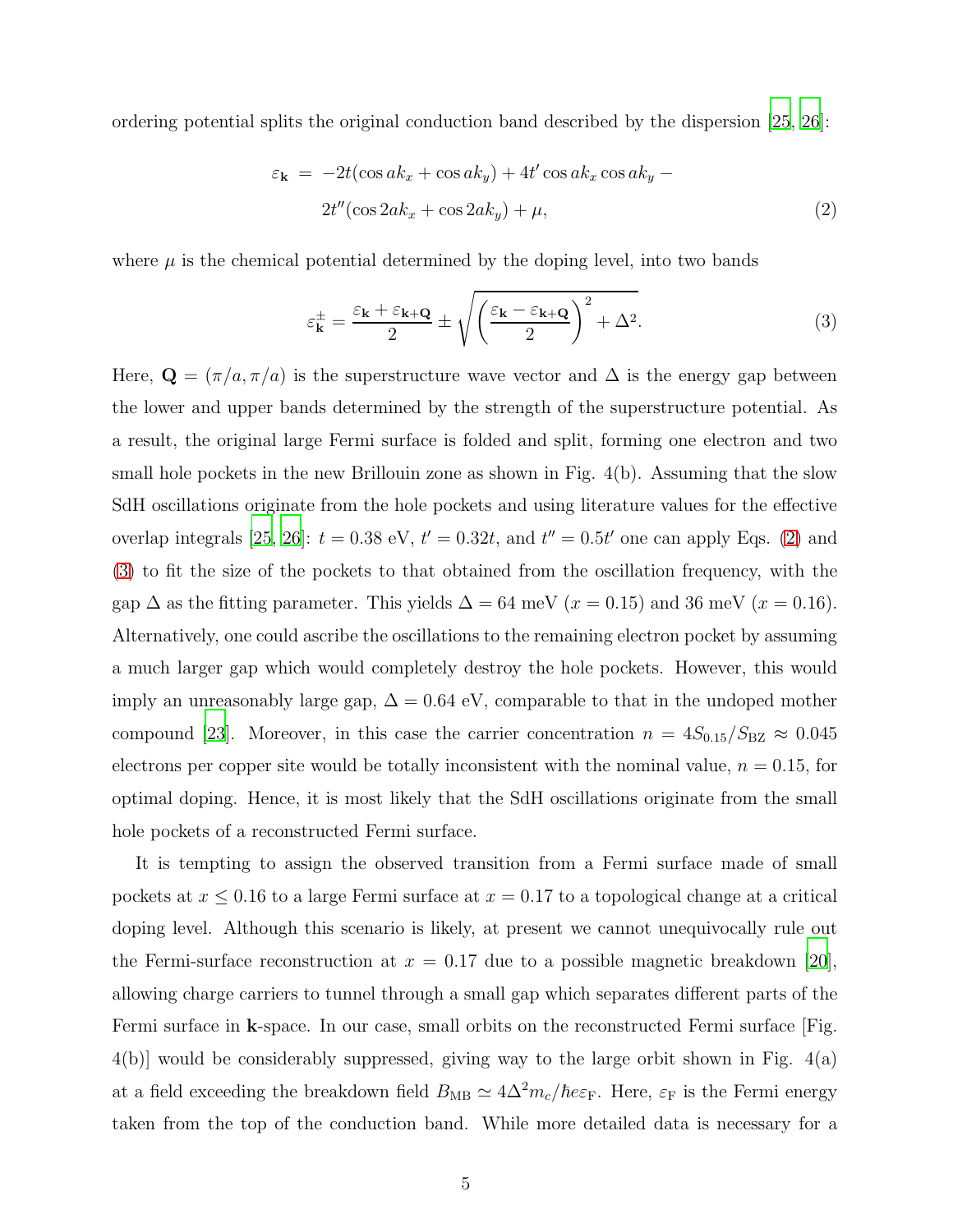quantitative analysis, we already can estimate the upper limit for the superstructure gap at  $x = 0.17$  to  $\Delta_{0.17} \le 8$  meV by setting  $B_{MB,0.17} \le 30$  T.

The combined data of our study and recent experiments [\[1,](#page-6-0) [2,](#page-6-1) [3](#page-6-2), [4](#page-6-3), [5](#page-6-4)] suggests that in both hole- and electron-doped superconducting cuprates the Fermi surface undergoes a reconstruction below a certain doping level. Whereas for the hole-doped cuprates no conclusive data on the evolution of the Fermi surface around optimal doping is available so far, our study of the electron-doped NCCO clearly shows that the reconstructed Fermi surface is present at optimum doping and even persists into the overdoped regime. This conclusion is consistent with the inplane magnetotransport studies [\[19,](#page-6-18) [26,](#page-7-5) [27\]](#page-7-6) suggesting the existence of two types of carriers in electron-overdoped superconductors and pointing to the dominant role of hole-like carriers in conductivity.

On the other hand, our results apparently contradict ARPES and inelastic neutron scattering data on NCCO. In the ARPES experiments [\[22,](#page-7-1) [23](#page-7-2)], no small hole-like Fermi pockets were observed. Instead, a finite spectral weight at the intersections of the large Fermi surface with the reduced Brillouin zone boundary [dashed line in Fig. 4(b)] was reported for optimally and overdoped samples, suggesting no long-range ordering. The recent neutron scattering measurements [\[28\]](#page-7-7) have revealed an antiferromagnetic correlation length  $\xi_{\rm AF} \leq 5$ nm in optimally doped NCCO. However, our observation of the slow SdH oscillations in samples with  $x = 0.15$  and 0.16 starting from  $B \approx 30$  T implies the correlation length being at least of the order of the size of the coherent cyclotron orbit,  $\sim 2p_{\rm F}/eB \approx 40$  nm, taking the average in-plane Fermi momentum  $p_F = \hbar (S_{0.15}/\pi)^{1/2} \approx 10^{-25}$  kg m s<sup>-2</sup>. A similar problem holds for the hole-underdoped  $YBa<sub>2</sub>Cu<sub>3</sub>O<sub>6.5</sub>$  and  $YBa<sub>2</sub>Cu<sub>4</sub>O<sub>8</sub>$ : the quantum oscillations point to a long-range ordering, which has not been revealed by any other experiment so far. While further studies are necessary for establishing the exact origin of the  $(\pi/a, \pi/a)$ ordering revealed by the quantum oscillations, a plausible scenario is a field-induced antiferromagnetic ordering [\[11](#page-6-10)]. Indeed, indications of enhanced antiferromagnetic correlations in a magnetic field have been reported both for hole-doped [\[29](#page-7-8), [30\]](#page-7-9) and for electron-doped [\[31](#page-7-10)] cuprate superconductors.

We thank W. Biberacher for valuable discussions, and the staff of Walther-Meißner-Institut, the Hochfeld-Magnetlabor Dresden-Rossendorf, and the Kristalllabor of TUM for technical assistance. The work was supported by EuroMagNET under the EU contract RII3-CT-2004-506239, by the German Science Foundation via the Research Unit FOR 538,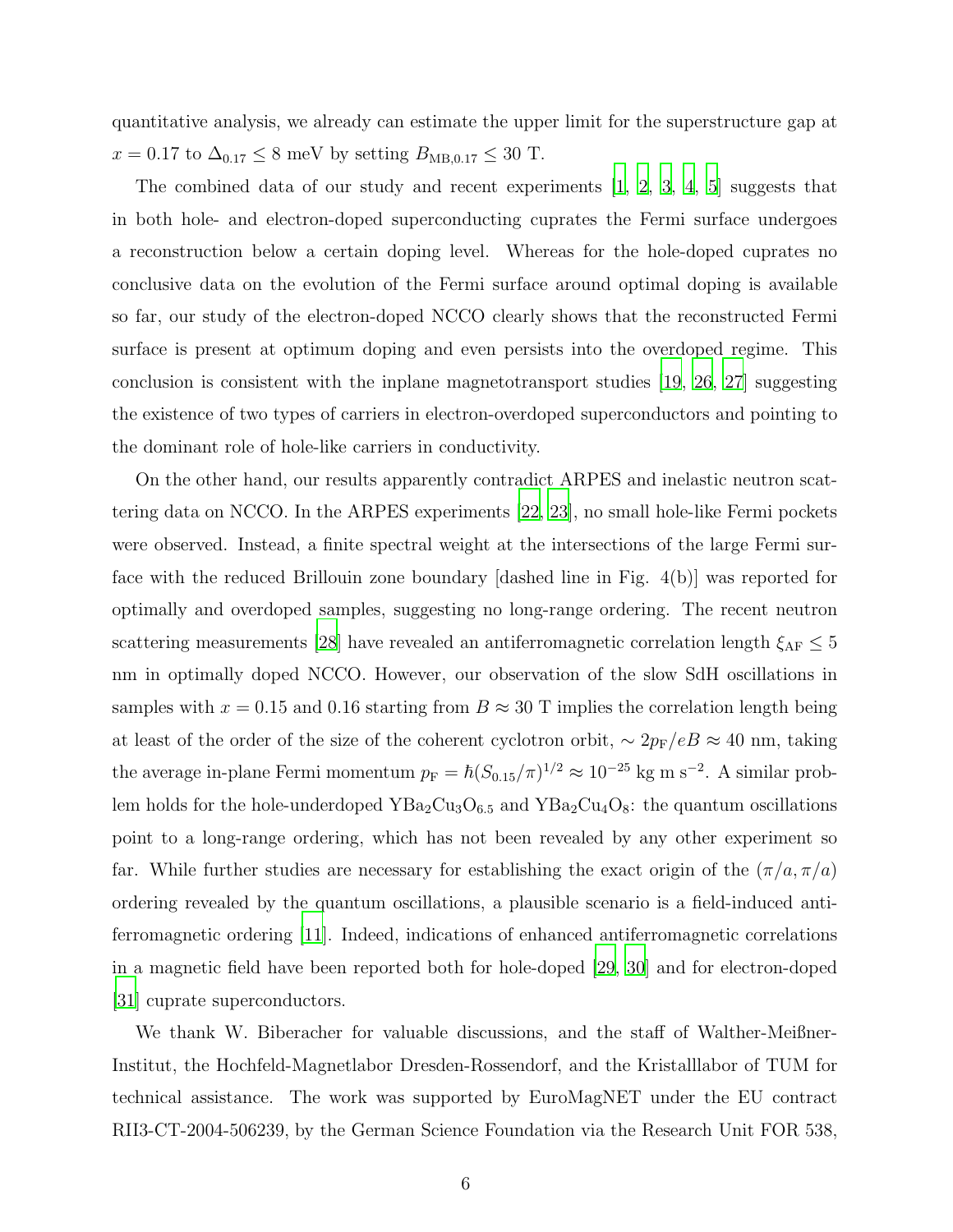and by the German Excellence Initiative via the Nanosystems Initiative Munich.

- <span id="page-6-0"></span>[1] N. Doiron-Leyraud, C. Proust, D. LeBoeuf, J. Levallois, J.-B. Bonnemaison, R. Liang, D. A. Bonn, W. N. Hardy, and L. Taillefer, Nature 447, 565 (2007).
- <span id="page-6-1"></span>[2] C. Jaudet, D. Vignolle, A. Audouard, J. Levallois, D. LeBoeuf, N. Doiron-Leyraud, B. Vignolle, M. Nardone, A. Zitouni, R. Liang, et al., Phys. Rev. Lett. 100, 187005 (2008).
- <span id="page-6-2"></span>[3] S. E. Sebastian, N. Harrison, E. Palm, T. P. Murphy, C. H. Mielke, R. Liang, D. A. Bonn, W. N. Hardy, and G. G. Lonzarich, Nature 454, 200 (2008).
- <span id="page-6-3"></span>[4] E. A. Yelland, J. Singleton, C. H. Mielke, N. Harrison, F. F. Balakirev, B. Dabrowski, and J. R. Cooper, Phys. Rev. Lett. 100, 047003 (2008).
- <span id="page-6-4"></span>[5] A. F. Bangura, J. D. Fletcher, A. Carrington, J. Levallois, M. Nardone, B. Vignolle, N. Doiron-Leyraud, D. LeBoeuf, L. Taillefer, S. Adachi, et al., Phys. Rev. Lett. 100, 047004 (2008).
- <span id="page-6-6"></span><span id="page-6-5"></span>[6] A. Damascelli, Z. Hussain, and Z.-X. Shen, Rev. Mod. Phys. 75, 473 (2003).
- <span id="page-6-7"></span>[7] A. J. Millis and M. R. Norman, Phys. Rev. B  $76$ ,  $220503(R)$  (2007).
- [8] D. LeBoeuf, D. Doiron-Leyraud, J. Levallois, R. Daou, J.-B. Bonnemaison, N. E. Hussey, L. B. B. J. R. R. Liang, D. A. Bonn, W. N. Hardy, S. Adachi, et al., Nature 450, 533 (2007).
- <span id="page-6-8"></span>[9] D. Podolsky and H.-Y. Kee, Phys. Rev. B 78, 224516 (2008).
- <span id="page-6-9"></span>[10] P. A. Lee, Rep. Prog. Phys. **71**, 012501 (2008).
- <span id="page-6-10"></span>[11] W.-Q. Chen, K.-Y. Yang, T. M. Rice, and F. Zhang, Europhys. Lett. 82, 17004 (2008).
- <span id="page-6-11"></span>[12] R. K. Kaul, Y. B. Kim, S. Sachdev, and T. Senthil, Nature Phys. 4, 28 (2008).
- <span id="page-6-13"></span><span id="page-6-12"></span>[13] I. Dimov, P. Goswami, X. Jia, and S. Chakravarty, Phys. Rev. B 78, 134529 (2008).
- [14] A. S. Alexandrov, J. Phys. Condens. Matter 20, 192202 (2008).
- <span id="page-6-14"></span>[15] X. Jia, P. Goswami, and S. Chakravarty, arXiv:0811.1056 (unpublished).
- <span id="page-6-15"></span>[16] B. Vignolle, A. Carrington, R. A. Cooper, M. M. J. French, A. P. Mackenzie, C. Jaudet, D. Vignolle, C. Proust, and N. E. Hussey, Nature 455, 952 (2008).
- <span id="page-6-16"></span>[17] Y. Wang, S. Ono, Y. Onose, G. Gu, Y. Ando, Y. Tokura, S. Uchida, and N. P. Ong, Science 299, 86 (2003).
- <span id="page-6-17"></span>[18] T. Maniv, V. Zhuravlev, I. Vagner, and P. Wyder, Rev. Mod. Phys. 73, 867 (2001).
- <span id="page-6-18"></span>[19] M. Lambacher, PhD Thesis, Technische Universität München (2008).
- <span id="page-6-19"></span>[20] A. A. Abrikosov, Fundamentals of the Theory of Metals (Elsevier Science Publishers B.V,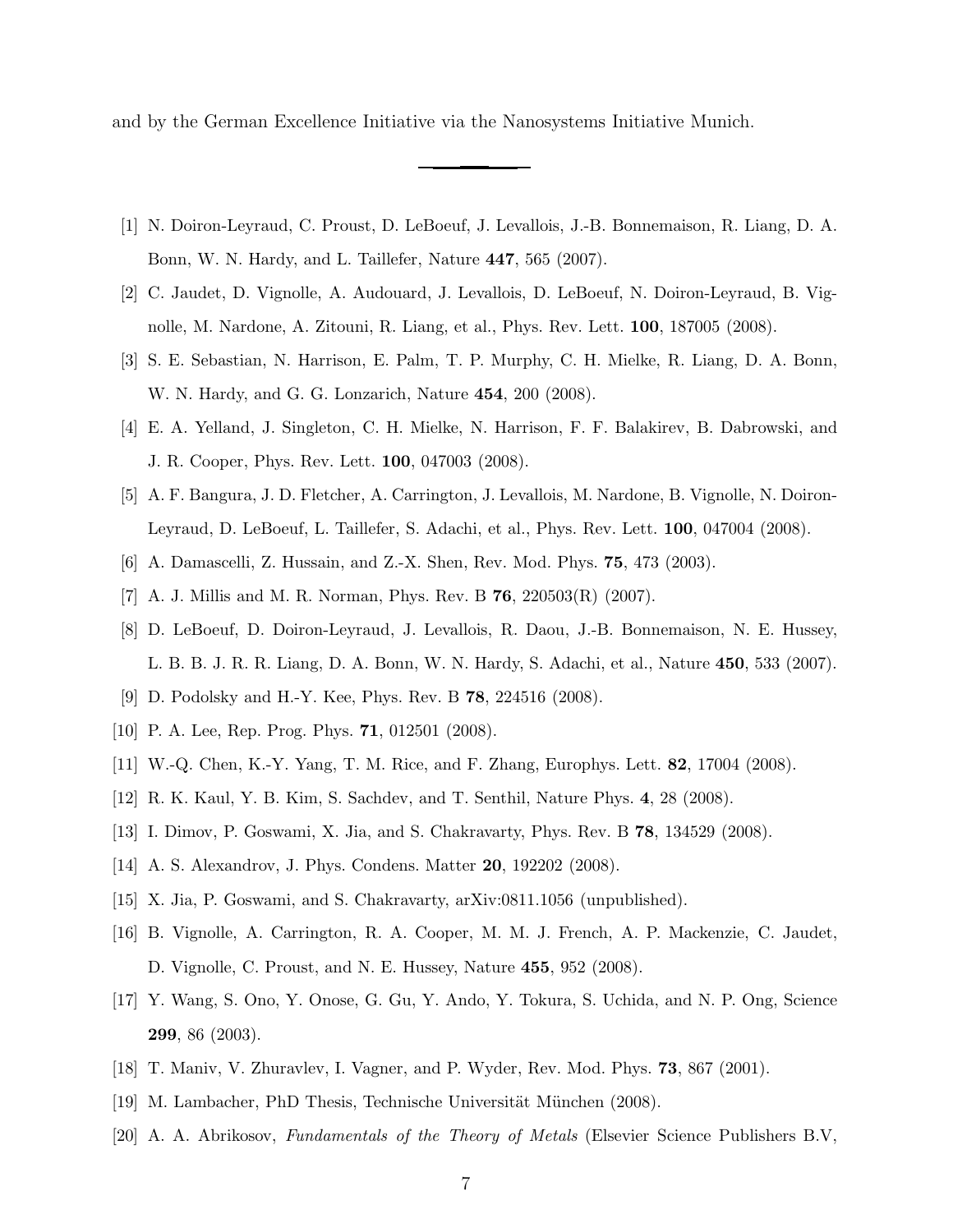Amsterdam, 1988).

- <span id="page-7-1"></span><span id="page-7-0"></span>[21] S. Massidda, N. Hamada, J. Yu, and A. J. Freeman, Physica C 157, 571 (1989).
- [22] H. Matsui, T. Takahashi, T. Sato, K. Terashima, H. Ding, T. Uefuji, and K. Yamada, Phys. Rev. B 75, 224514 (2007).
- <span id="page-7-2"></span>[23] P. N. Armitage, F. Ronning, D. H. Lu, C. Kim, A. Damascelli, K. M. Shen, D. L. Feng, H. Eisaki, Z.-X. Shen, P. K. Mang, et al., Phys. Rev. Lett. 88, 257001 (2002).
- <span id="page-7-3"></span>[24] T. Das, R. S. Markiewicz, and A. Bansil, Phys. Rev. Lett. 98, 197004 (2007); J. Phys. Chem. Solids 69, 2963 (2008).
- <span id="page-7-4"></span>[25] O. K. Andersen, A. I. Liechtenstein, O. Jepsen, and F. Paulsen, J. Phys. Chem. Solids 56, 1573 (1995).
- <span id="page-7-6"></span><span id="page-7-5"></span>[26] J. Lin and A. J. Millis, Phys. Rev. B 72, 214506 (2007).
- [27] Y. Dagan, M. M. Qazilbash, C. P. Hill, V. N. Kulkarni, and R. L. Greene, Phys. Rev. Lett. 92, 167001 (2004).
- <span id="page-7-7"></span>[28] E. M. Motoyama, G. Yu, I. M. Vishik, O. P. Vajk, P. K. Mang, and M. Greven, Nature 445, 186 (2007).
- <span id="page-7-8"></span>[29] B. Lake, H. M. Rønnow, N. B. Christensen, G. Aeppli, K. Lefmann, D. F. McMorrow, P. Vorderwisch, P. Smeibidl, N. Mangkorntong, T. Sasagawa, et al., Nature 415, 299 (2002).
- <span id="page-7-9"></span>[30] D. Haug, V. Hinkov, A. Suchaneck, D. S. Inosov, N. B. Christensen, C. Niedermayer, P. Bourges, Y. Sidis, J. T. Park, A. Ivanov, et al., Phys. Rev. Lett. 103, 017001 (2009).
- <span id="page-7-10"></span>[31] M. Matsuura, P. Dai, H. J. Kang, J. W. Lynn, D. N. Argyriou, K. Prokes, Y. Onose, and Y. Tokura, Phys. Rev. B 68, 144503 (2003).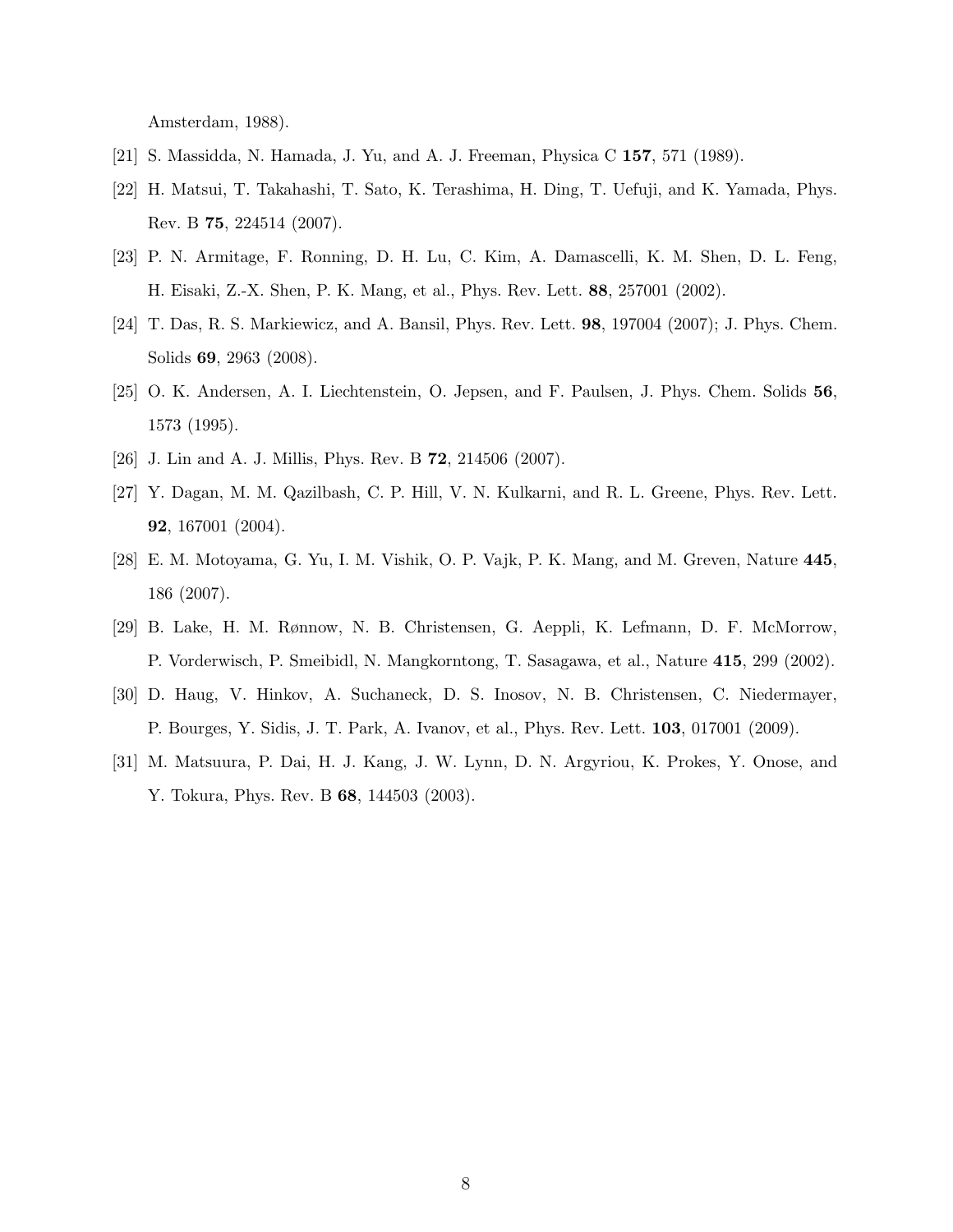

FIG. 1: (Color online). c-axis resistivity  $\rho_c$  of NCCO plotted vs. magnetic field applied perpendicular to the CuO<sub>2</sub> planes at  $T = 4$  K for different doping levels x. The upper inset shows schematically the currently accepted phase diagram of NCCO with the superconducting (SC), antiferromagnetic (AF), and pseudogap (PG) regions. The arrows mark the compositions studied in this work. The lower inset illustrates the geometry of the experiment.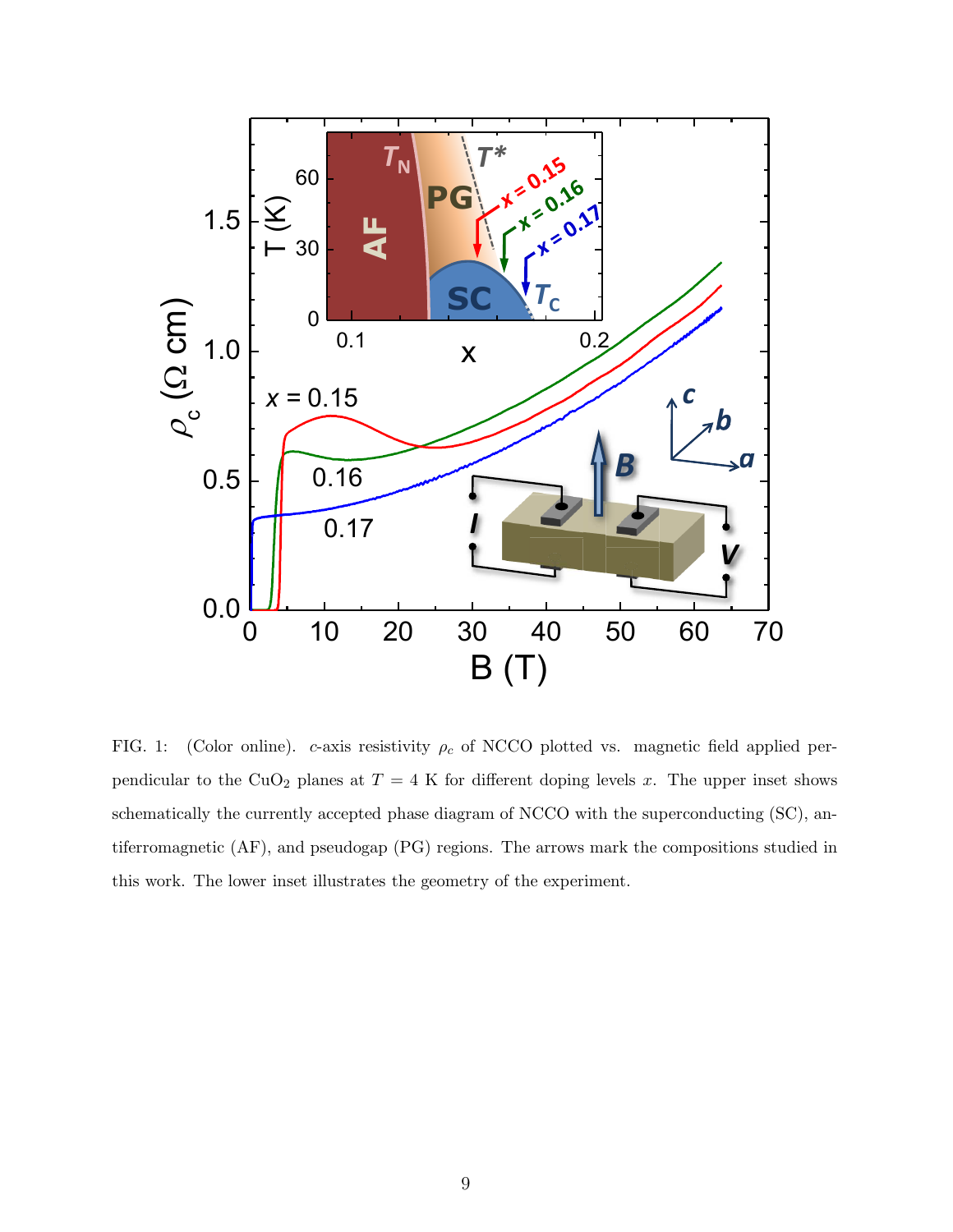

FIG. 2: (Color online). (a) Oscillatory part of the interlayer resistivity of optimally doped NCCO as a function of a magnetic field ( $\bf{B} \parallel c$ -axis) at different T. The dotted lines are LK fits to the data using the values  $F$ ,  $m_c$ , and  $T_D$  obtained from plots in (b), (c), and (d), respectively. (b) Positions of the local maxima (solid circles) and minima (open circles) of  $\rho_{\rm osc}$  on an inverse field scale. A linear fit (dotted line) yields  $F = 290$  T. (c) Temperature dependence of the oscillation amplitude at  $B = 55$  T. The dashed line is the LK temperature dependence with  $m_c = 0.6m_e$ . (d) Dingle plot of the oscillation amplitude at  $T = 4.0$  K, yielding the Dingle temperature  $T_D = 15$  K.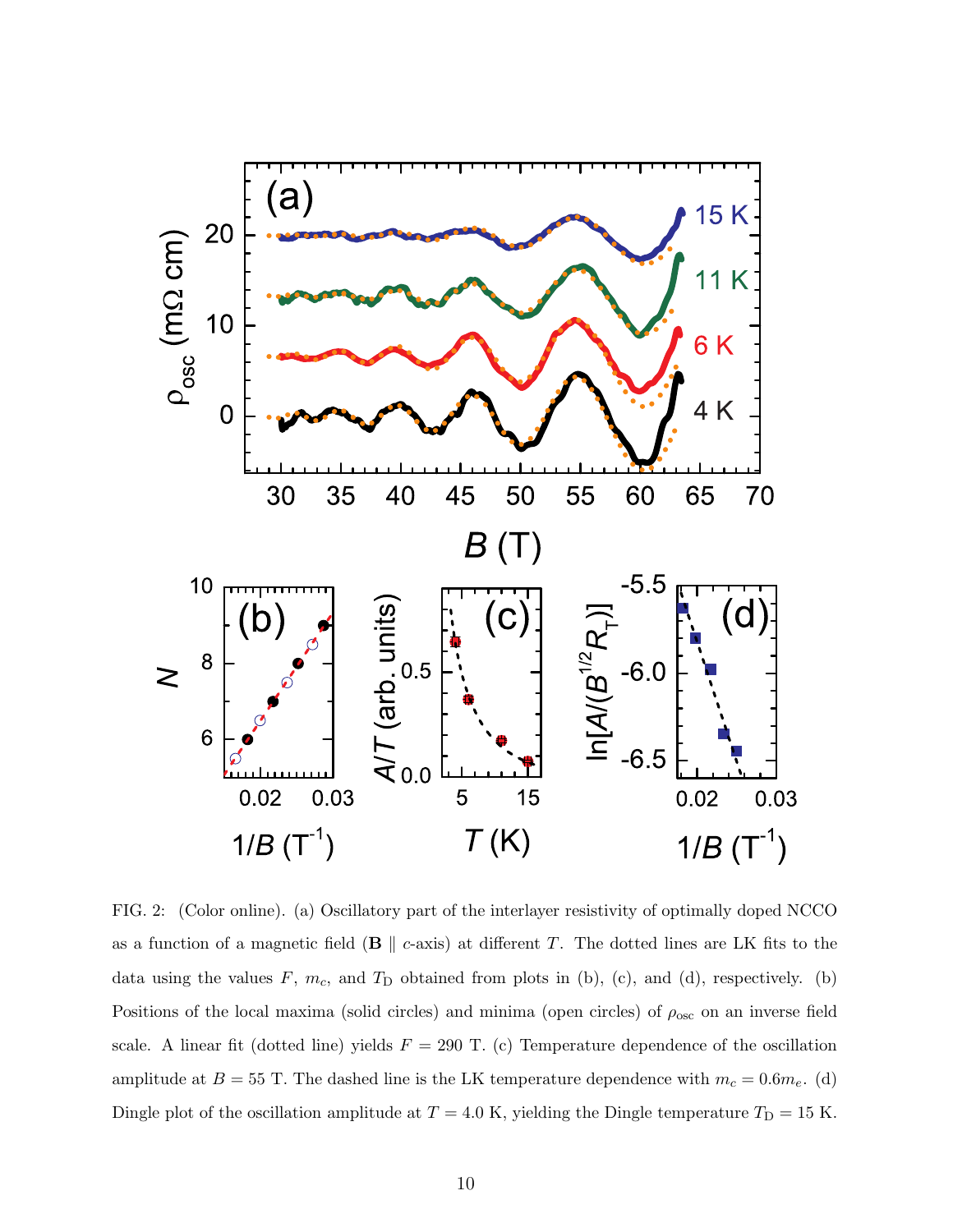

FIG. 3: (Color online). Doping dependence of SdH oscillations in NCCO. (a) Slow oscillations in the optimally doped and slightly overdoped  $(x = 0.16)$  samples at  $T = 4.0$  K. (b) Fast oscillations in the sample with  $x = 0.17$ ;  $T = 3.5$  K. Data from two different field pulses are shown. (c) Corresponding fast Fourier transform spectra of the oscillatory resistivity. For  $x = 0.17$ , the spectrum corresponds to an average of the two data sets shown in (b).